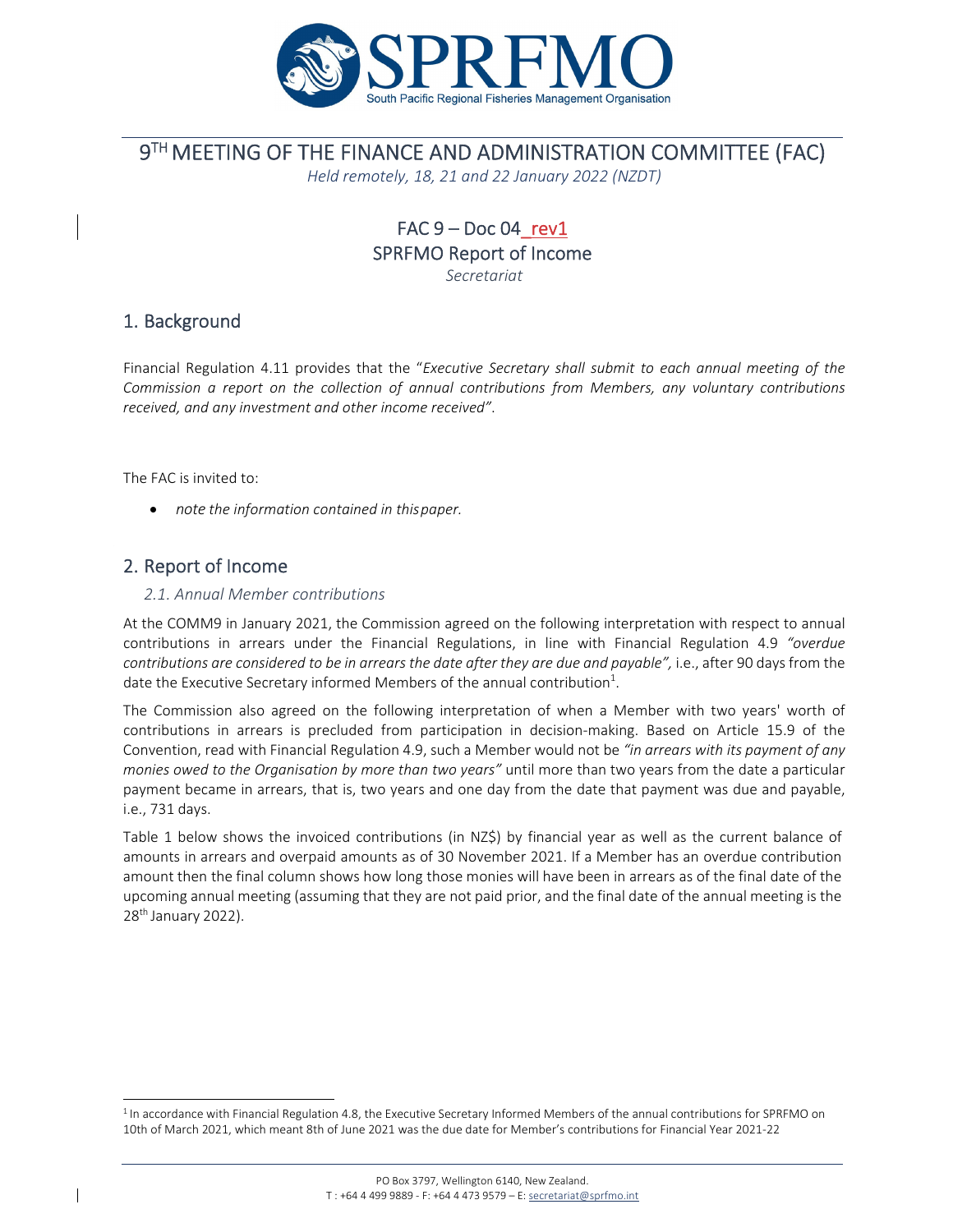

### *Table 1: Historic and Current Member Contributions to SPRFMO by Financial Year*

| Member                    | 2012-13 | 2013-14              | 2014-15  | 2015-16  | 2016-17             | 2017-18  | 2018-19           | 2019-20   | 2020-21   | 2021-22   | Balance      | Arrears<br>(Q28/01/22) |
|---------------------------|---------|----------------------|----------|----------|---------------------|----------|-------------------|-----------|-----------|-----------|--------------|------------------------|
| Australia                 | 8 3 1 4 | 49 692               | 48 914   | 47 703   | 59 543              | 68 474   | 69 913            | 72 348    | 81583     | 77 504    |              |                        |
| Belize <sup>2</sup>       | 2 0 2 1 | 12079                | 8 2 9 5  | 5428     |                     |          |                   |           |           |           |              |                        |
| Chile                     | 43 134  | 257811               | 133 123  | 77986    | 77986               | 89 684   | 103 137           | 118 608   | 136 399   | 135 367   | $-131 - 123$ | 234 Days               |
| China                     |         | 148 514 <sup>3</sup> | 152 481  | 181 114  | 211 659             | 225 752  | 259 615           | 288 385   | 331 643   | 319 975   |              |                        |
| Cook Islands              | 1963    | 11733                | 11078    | 8879     | 10959               | 12 060   | 12584             | 12930     | 14 870    | 17 100    |              |                        |
| Cuba                      | 2 0 4 1 | 12 200               | 7869     | 6 1 6 8  | 7528                | 8657     | 8657              | 9676      | 11 127    | 11 4 5 0  | $-114504$    | 234 Days               |
| Ecuador                   |         |                      |          | 5781     | 7 2 6 6             | 8 3 5 6  | 9 1 1 6           | 10 000    | 11 500    | 11 4 6 6  | $-11466$     | 234 Days               |
| European Union            | 46 297  | 276 721              | 153 619  | 83 879   | 109 043             | 125 399  | 125 399           | 132 540   | 148 926   | 141 480   |              |                        |
| Faroe Islands             | 8638    | 51 630               | 39 4 29  | 22 6 10  | 23 4 35             | 26 950   | 30 993            | 35 642    | 40 988    | 46 0 22   |              |                        |
| Korea                     | 8 1 5 9 | 48768                | 38 497   | 40 892   | 48 162              | 43 8 90  | 47035             | 50465     | 58 035    | 57402     |              |                        |
| New Zealand               | 17 183  | 102 706              | 124 466  | 102 813  | 121 899             | 132 824  | 152 748           | 165 108   | 185 720   | 176 434   |              |                        |
| Peru                      |         |                      |          | $4142^2$ | 26 0 20             | 29 9 23  | 34 411            | 37 606    | 40 5 86   | 38 5 5 7  | $-21139$     | 234 Days               |
| <b>Russian Federation</b> | 5452    | 32 5 8 8             | 24 3 1 7 | 24 540   | 24 540              | 28 2 2 1 | 32 454            | 37322     | 42 920    | 49 3 5 8  |              |                        |
| Chinese Taipei            | 10 397  | 62 141               | 22724    | 20837    | 21456               | 24 674   | 28 3 7 5          | 32 631    | 37 526    | 43 154    |              |                        |
| United States of America  |         |                      |          |          | 22 003 <sup>2</sup> | 71 787   | 82 5 5 5          | 94 938    | 109 179   | 114 637   |              |                        |
| Vanuatu                   |         | 26 315 <sup>2</sup>  | 57 434   | 45 152   | 58 698              | 46 333   | 48 162            | 45 703    | 49 896    | 47 401    |              |                        |
| Total invoiced            | 153 599 | 1092898              | 822 246  | 677924   | 830 197             |          | 942 984 1 045 154 | 1 143 902 | 1 300 896 | 1 287 307 |              |                        |

This table was updated during the FAC9 meeting to reflect contributions that were either able to be verified as being received (Chile) or for which <sup>a</sup> bank transfer notification had been provided indicating that the funds were en-route and expected to be able to be verified during the 2022 Annual meeting (Ecuador).

<sup>&</sup>lt;sup>2</sup> Belize's outstanding contributions of NZ\$ 27,823 for previous financial years from 2013 to 2016 has been written off as bad debt as ats 30<sup>th</sup> June 2016.

 $3$  China, Peru, USA and Vanuatu, acceded to the Convention after commencement of a FY, thus only paid a portion of the annual contribution in respect of that FY as per Convention Article 15.8.

<sup>&</sup>lt;sup>4</sup>At the FAC8 meeting in January 2021 the Secretariat informed the FAC that Cuba had experienced various bank wire transfer failures, and Cuba explained the difficulties with bank restrictions. Since then, the Secretariat its bank to discuss the unique situation and explored alternative ways of receiving contributions from Cuba. As a result, Cuba's previously outstanding contributions were able to be cleared early in 2021. However, in Septe 2021, the bank where SPRFMO s accounts are held updated its sanctions policy. Currently payments from Cuba have been suspended and the Secretariat is again exploring ways to facilitate Cuba making its contribution payments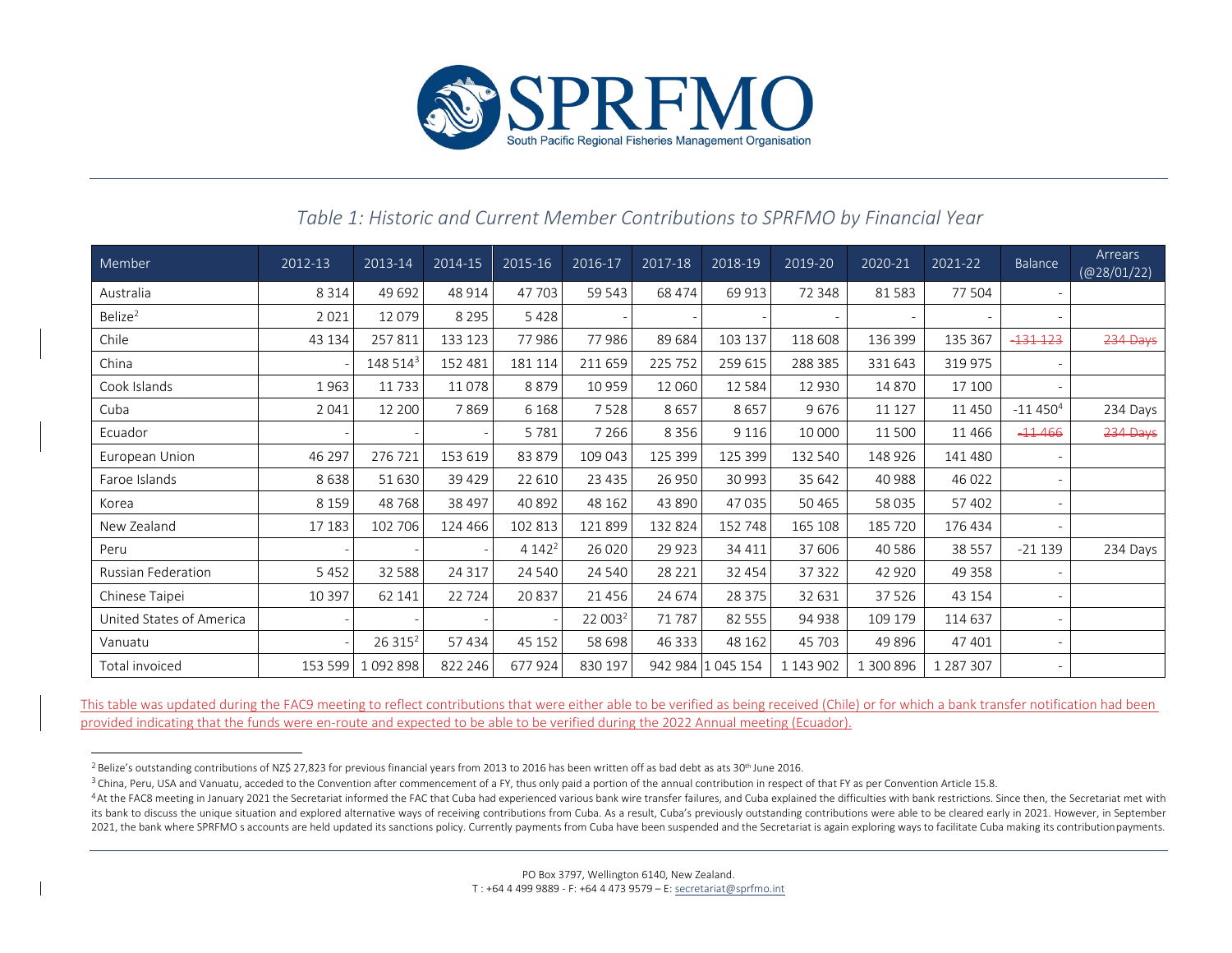

#### *2.2. Voluntary contributions – Special Requirements Fund*

The table below shows voluntary contributions received (in NZ\$) for the "Special Requirements Fund" as of 30 November 2021.

### *Table 2: Voluntary Contributions – Special Requirement Fund*

| Member | Voluntary Contribution (NZ\$) | Date                    |
|--------|-------------------------------|-------------------------|
| Chile  | 1883                          | 6 December 2013         |
| China  | 24 106                        | 16 September 2014       |
| China  | 27 474                        | 2 June 2015             |
| China  | 27 3 68                       | 14 September 2017       |
| Total  | 80.831 <sup>1</sup>           | As of 30 November, 2021 |

There have been no applications for technical assistance and/or capacity‐building as per Paragraphs 6‐9 of the SPRFMO Financial Regulations ANNEX 1.

 $^1$  Note that there was NZ\$55,965 which was initially pledged to the Special Requirement Fund by the USA in 2019 but was allocated to the Developing States Fund at COMM8.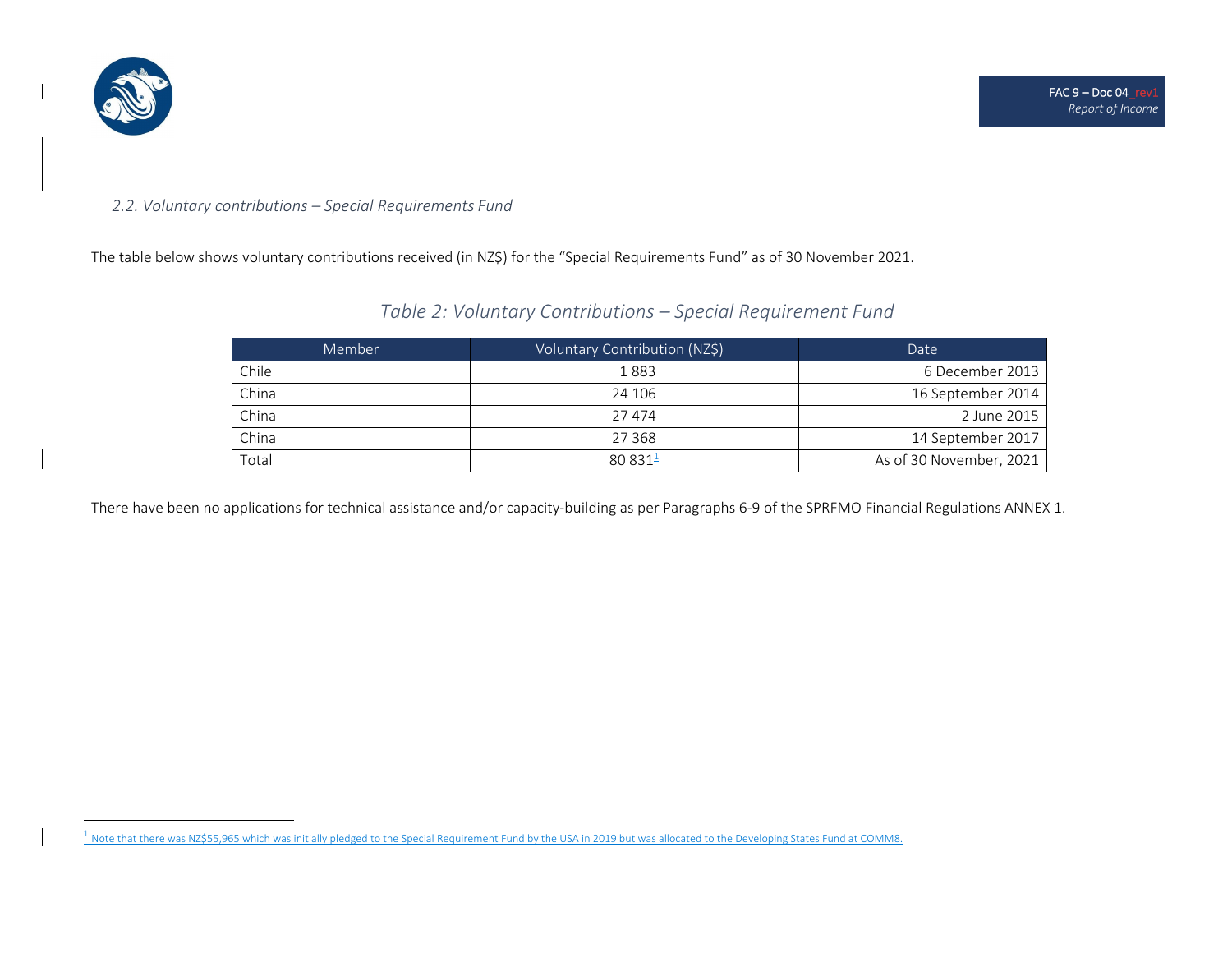

The table below shows CNCPs' & Members' Voluntary Contributions and other income received (in NZ\$) by Financial Year from different sources on <sup>a</sup> cash basis.

#### Income source 2013‐14 2014‐15 2015‐16 2016‐17 2017‐18 2018‐19 2019‐20 2020‐21 2021‐22 CNCP Contribution – Colombia 9 324 CNCP Contribution – Curaçao 7 675 8 614 10 150 11 540 CNCP Contributionn – Liberia 6605 | 11 | 1280 | 1290 | 1290 | 1290 | 1390 | 1390 | 1390 | 1390 | 1390 | 1390 | 1390 | 1390 | 13 CNCP Contribution – Panama 8 390 16 217 14 007 16 108 16 492 23 062 Voluntary contribution – Australia 58 034 Voluntary contribution – China 27 250 29 230 26 912 26 231 Voluntary contribution – EU | 83 500 | 60 287 | 106 407 | 402 275 | 426 220 | 49 581 Voluntary contribution – New Zealand (and  $\begin{array}{ccc} | & | & | & | & | \end{array}$  10 292 Voluntary contribution – USA 175 890 | 151 219 Other Income 536Interest earnedd by SPRFMO | 7 409 | 32 298 | 12 534 | 9 150 | 25 519 | 24 966 | 20 935 | 8 647 | 501<sup>5</sup> Total190 90 909 | 32 298 | 72 821 | 156 262 | 48 779 | 466 698 | 752 960 | 272 897 <del>46 483</del> 72 714

### *Table 3: CNCPs' & Members' Voluntary Contributions and Other Income*

### *2.4. CNCP voluntary contributions*

In Financial Year 2020‐21 and 2021‐22 there are 3 Cooperating non‐Contracting Parties to SPRFMO. Curaçao, Liberia and Panama continue to make voluntary financial contributions commensurate with what would be assessed should they become <sup>a</sup> Member. These contributions are totaled NZ\$ 45,982 in FY 2021‐22.

### *2.5. Other recent voluntary contributions*

### European Union:

SI2.808674 – SPRFMO Regional Observer Programme (pre‐financing of EUR 105,000 in FY2019‐20). This project was scheduled to finish during December 2021; however, the European Union has agreed to extend this project until 31<sup>st</sup> December 2022.

<sup>5</sup> In FY <sup>21</sup>‐22, NZ\$ 501 is the amount of interest earned from the first <sup>5</sup> months of the year (1 July to 30 November 2021).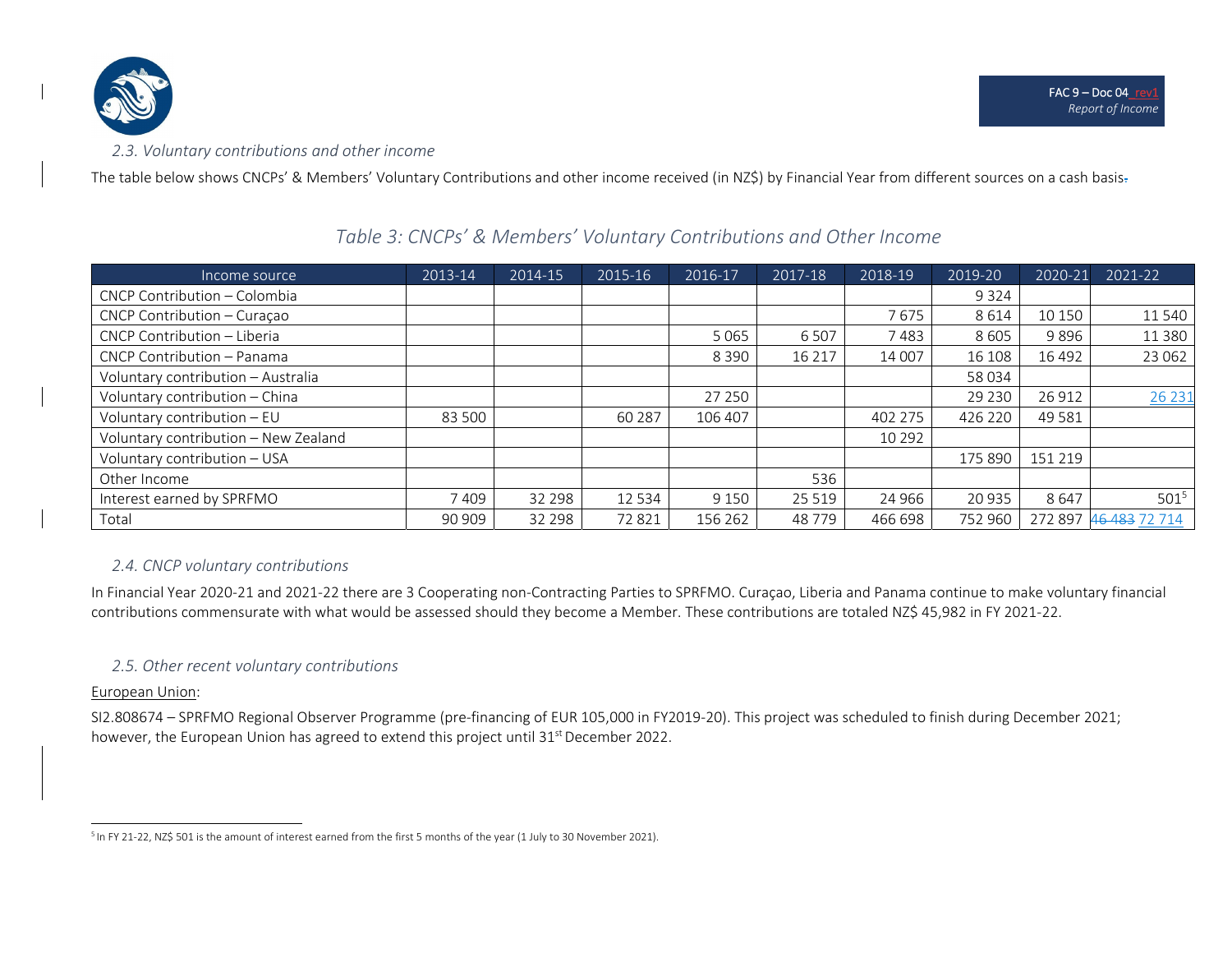

SI2.829333 – Support to the Scientific Process and Data Management in SPRFMO (pre‐financing of EUR 87,500 in FY2019‐20). This project was scheduled to finish during December 2021; however, the European Union has agreed to extend this project until 30 June 2023.

SI2.792480 – Support to Jack Mackerel Assessment and Data Validation: final payment of EUR 30,000 wasreceived in Financial Year 2020‐21. This project was completed in December of 2020 and had 2 general objectives:

- 1) Updating Jack mackerel Managementtargets and Management Plan by developing toolsto evaluate alternativemanagementstrategies, including Management Strategy Evaluation (MSE) methodology and engaging in stakeholderconsultation.
- 2) Defining the Jack mackerel habitat by supporting the analyses to define the habitat of Jack mackerel and supporting the development of the habitat working group.

#### China

The Voluntary contribution from China received NZ\$26,912 in August 2020 is to support squid sampling and genetic research in the SPRFMO Convention Area to further understand squid connectivity (also refer to COMM10‐Doc06 ‐ the 2022 SC multi‐annualplan).

In December 2021 NZ\$26,231 was received from China to supportsquid sampling and genetic research in the SPRFMO Convention Area.

### United States of America

Under the Memorandum of Understanding between the National Oceanic and Atmospheric Administration, U.S. Department of Commerce, and the Secretariat of the South Pacific Regional Fisheries Management Organization NOAA provided US\$ 100,000 to support conservation and management of marine resources important to the United States. In 2020 and 2021, these fundings were used to support the Secretariat's compliance work for the observer program, vessel monitoring system work, and training and work of the new Compliance Manager.

### Note on project items in relation to the budget:

One of the EU's voluntary contributions (project S12.808674 ‐ Support for the Establishment of <sup>a</sup> Regional Observer Programme in SPRFMO, received in 2019‐20) has a direct effect on Budget Item 7.1. For this year and to be consistent with last year, the Secretariat has retained <sup>a</sup> Voluntary Contribution Affecting the Budget of NZ\$ 80,000 in the Draft Annual Budget for Financial Year 2022‐2023 (refer to FAC9‐Doc06).

In the future, it is the Secretariat's intention to report on all voluntary contributions consistently in this document and separate them from the main organisational budget. However, given the multiyear nature of the EU project S12.808674 to establish the SPRFMO Observer programme, it remains in the main organisational budget.